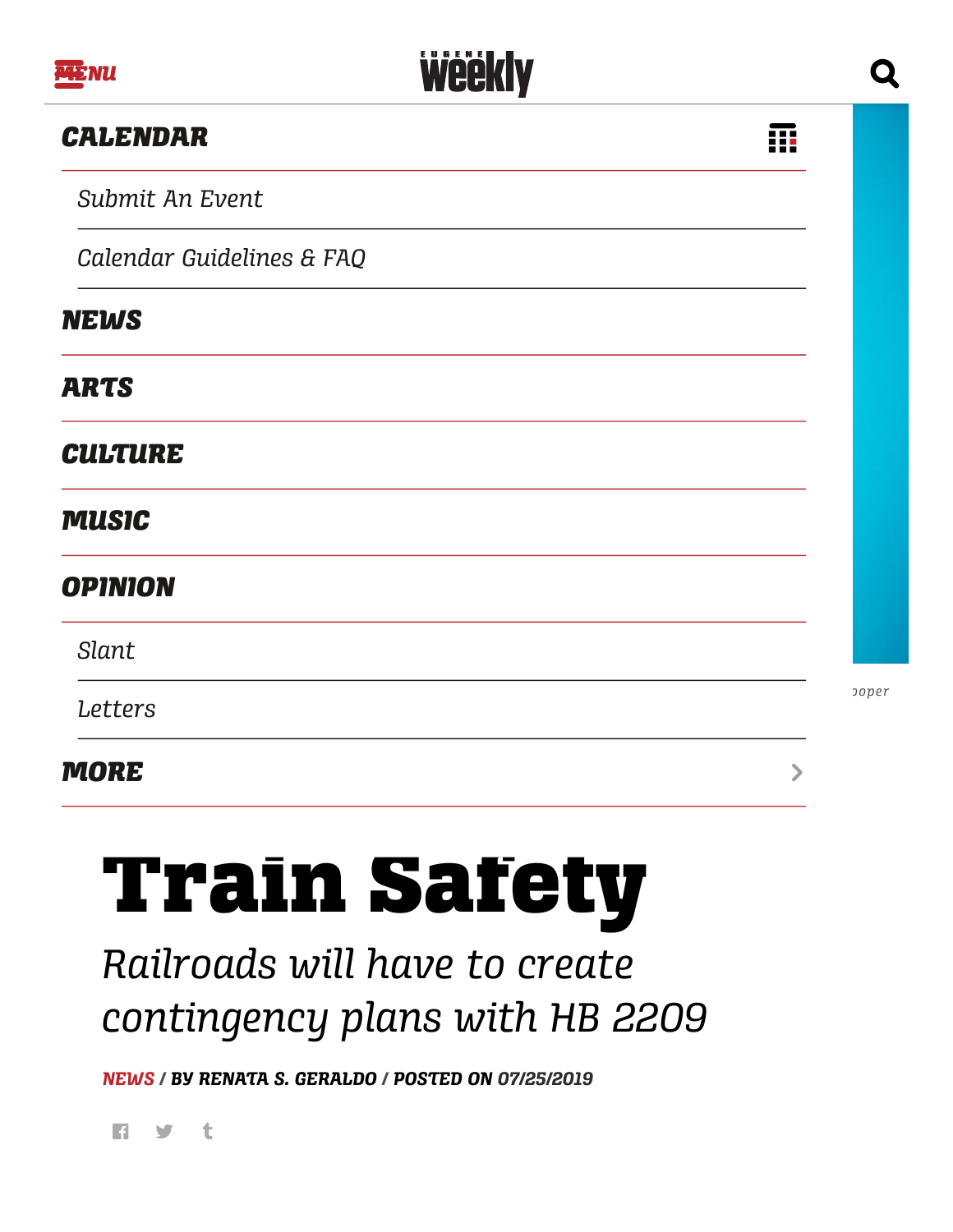

ven before an oil train derailed and spilled its contents in the Columbia Gorge in 2016, the black tankers and their dangers were an ongoing concern in Oregon. House Bill 2209, which recently passed by a

56-3 vote in the Oregon House of Representatives, hopes to address that concern by requiring railroads carrying crude oil to come up with contingency plans of their own.

Legislators such as state Rep. Marty Wilde, who was part of the House Interim Committee on Veterans and Emergency Preparedness that came up with the bill, say they hope HB 2209 will make emergency response to spills quicker and more effective.

The contingency plans must have the Department of Environmental Quality's (DEQ) approval as the primary state agency. Railroads must also provide a copy to the state Department of Fish and Wildlife, the Department of Land Conservation and Development and the Office of the State Fire Marshal (OSFM) for review.

What is different with HB 2209 is that instead of having only state agencies working in emergency preparedness, railroads will have a bigger role in keeping Oregon safe from an environmental disaster.

Annalisa Bhatia, DEQ's senior legislative advisor, says that railroads would have to include in the contingency plans "where they're operating, who's in first in terms of their personnel in a given area, what equipment they have in a given area."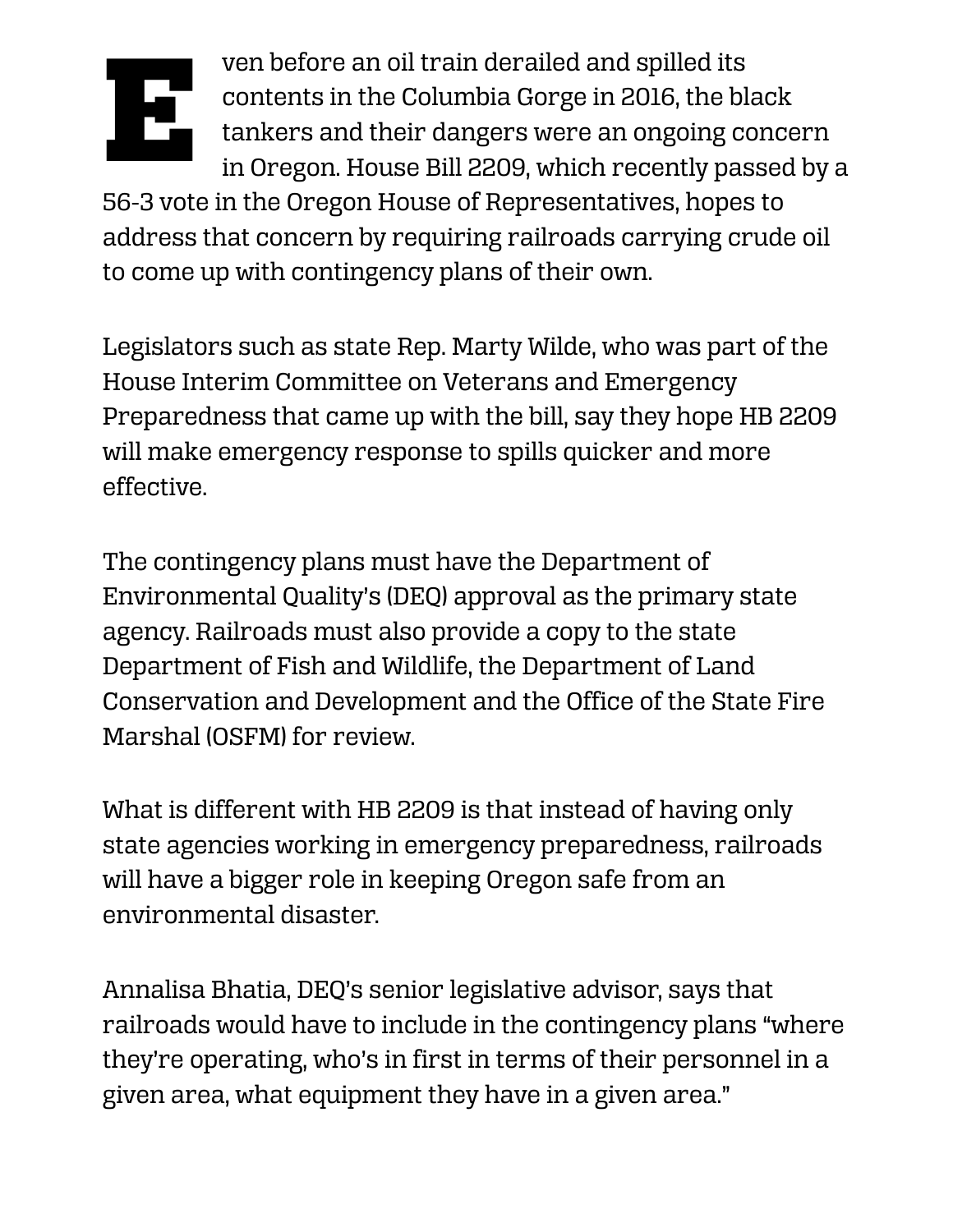The worst-case scenario when it comes to an oil train derailment is Canada's Lac-Mégantic. In 2013, a 74-car train carrying approximately 2 million gallons of Bakken crude oil at 65 mph derailed, and 75 percent of the oil spilled and exploded in the city of Lac-Mégantic, killing 47 people. Half the downtown area was destroyed.

 *[ENLARGE](https://www.eugeneweekly.com/wp-content/uploads/2019/07/20190725news-GRP-Gaps_v3.jpg)*



HB 2209 sets a worst-case scenario spill of 15 percent of a train's load — 60 percent less than the Lac-Mégantic disaster.

Three years later, a Union Pacific train carrying nearly 3 million gallons of Bakken crude oil derailed and spilled 42,000 gallons in the Columbia River Gorge near Mosier. The incident led to a fire, which was put out with no injuries. No substantial amount of oil spilled into the Columbia River.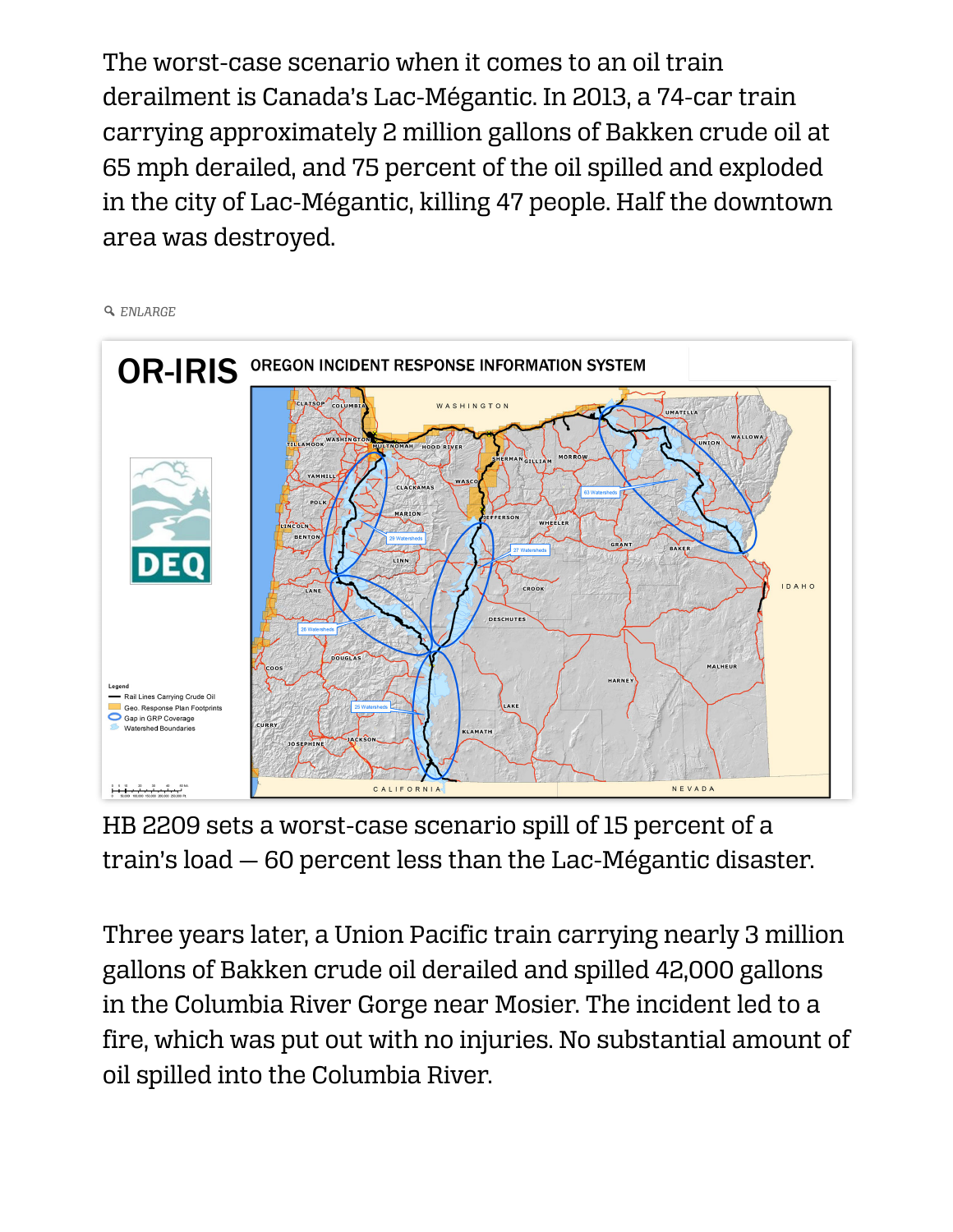The Columbia River is one of three regions where the DEQ has geographical response plans (GRP) in place. The Oregon coast and part of the Willamette River are other regions. But according to a DEQ map, many areas of Oregon, including Eugene, have oil train rail lines but no GRP.

With HB 2209 in place, railroads have to come up with their own contingency plans approved by the DEQ. With the information provided by the railroads, DEQ would be able to come up with better GRPs, Bhatia says.

"That information to the department works in these larger geographic response plans, so that feeds into the information that we already have from local governments too," she says. "So we can put together a cohesive plan for this given area."

The priority for DEQ in creating the GRPs throughout Oregon are natural resources and places with economic and cultural value, says Scott Smith, DEQ's emergency response planner. That includes rivers and fish beds, for example.

The area that includes Eugene in DEQ's map has 26 watersheds but no GRP.

Once the DEQ evaluates the resources such as water supplies adjacent to the rail lines, the next step is sending equipment and developing strategies that would not exist if not for contingency plans, says Mike Zollitsch, DEQ's emergency response manager.

Although HB 2209 can lead to a more effective way to respond to an oil train spill, Michael Heffner, assistant chief deputy with the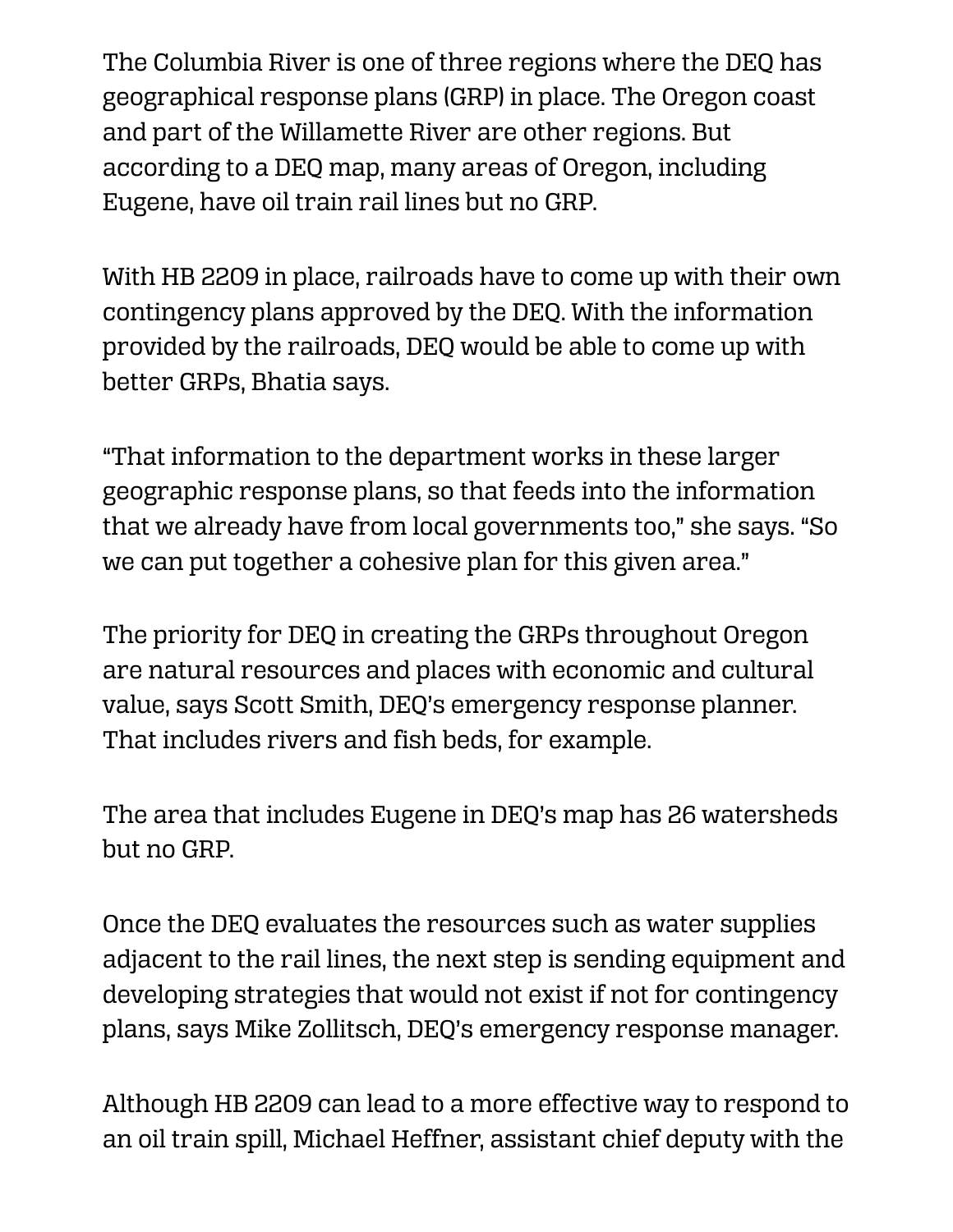OSFM, says it will not influence the HazMat (short for "hazardous materials," such as Bakken crude oil) by Rail Transportation coordination plan set in place.

"For the last four years the Office of the State Fire Marshal has delivered thousands of hours of training, we've coordinated with eight counties to implement a county-wide HazMat By Rail," Heffner says. "Then we have distributed equipment, including eight fire fighting trailers around the state."

According to the HazMat by Rail plan, the OSFM has three stages of emergency procedures: emergency response, consequence management and environmental restoration. The OSFM also works with the DEQ to assess the responsible parties in the spill.

Having the railroads' contingency plan will not affect this procedure, Heffner says, but HB 2209 does provide for more funding and training.

With the funding, the OSFM would apply a three-year plan that includes table talks, and functional and full-scale exercises of train derailments, Heffner says.

Besides the requirement for contingency plans, railroads will also have to pay a \$20 fee for every car containing Bakken crude oil. With this, it is expected that DEQ and the Fire Marshal will have a fund of \$1 million every two years to be used for training until it is canceled in 2027.

"The best part of this is that it won't come out of the taxpayer's pocket," says Lisa Arkin, executive director of the